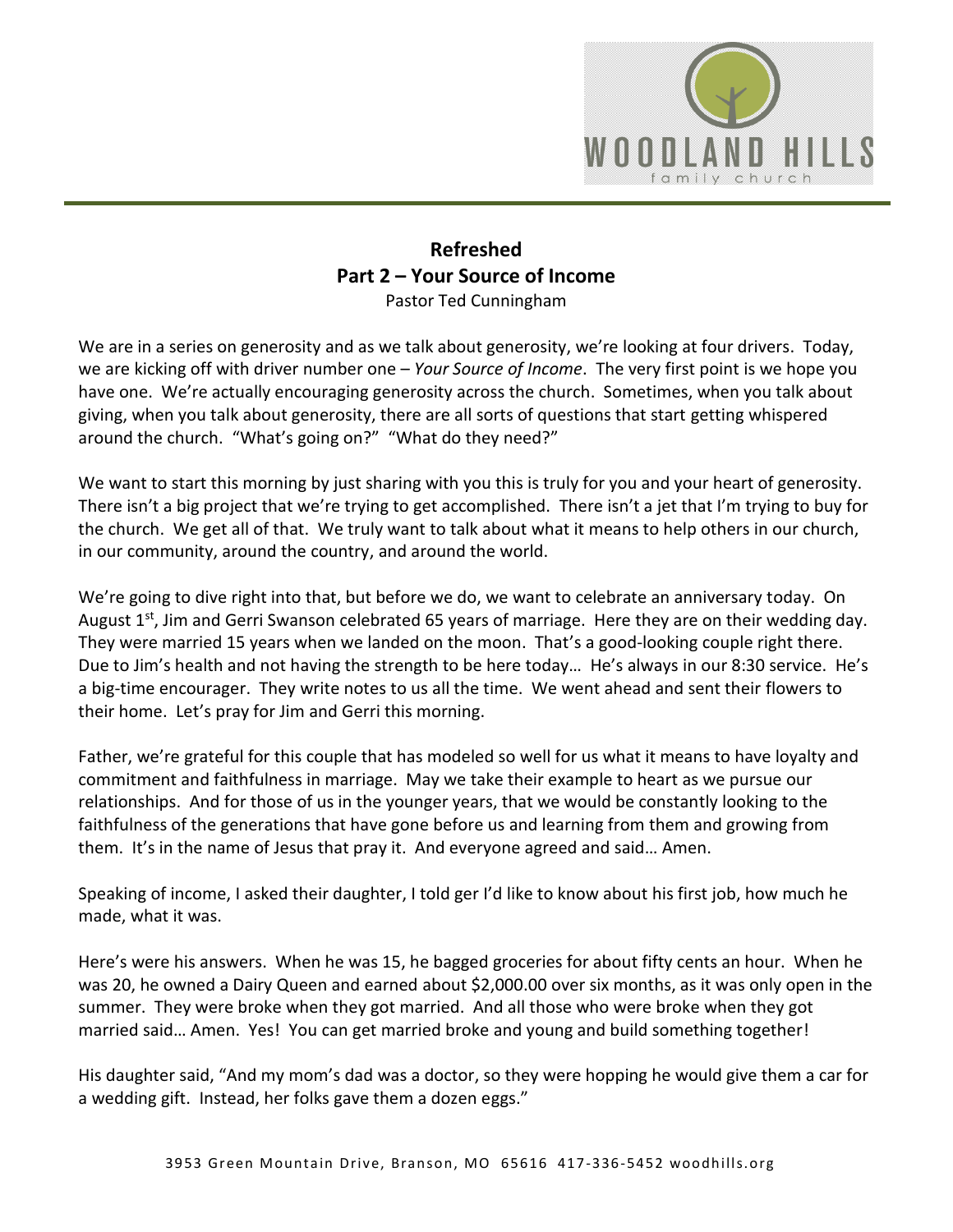That's a good dad right there. She said, "So, the joke was always that on their anniversary we would all bring them a dozen eggs." How many of you would appreciate a dozen eggs right now? Yeah, farm fresh; let's get them.

As we talk about giving, I know there's always the "What do they want?" "What's the driving motivation for the church behind this?" Last week, we talked about what drives your giving. We wanted to start this morning by talking about what doesn't drive our church, just so you're clear. If you are brand new to our church, we want you to know we are not driven by the following:

**Tradition** – We're not driven by tradition. We honor it, we value it, we learn from it, but we're not a church that allows tradition to drive us. A lot of times, we get notes and letters and questions, "Why don't you…" Typically, it's just somebody who was raised with a tradition that they love and hold dear and they would love to see that take shape here at Woodland Hills and… It won't. By the way, with tradition, we make sure we know the difference between tradition and the Word of God. So, some people hold those two on the same level. We do not; we place the scripture before tradition.

**Programs** – We are not ever going to be driven by programs. We have a lot of programs that go on in the church, but one of the mistakes a church can make is they can become really great at starting programs and then they are very challenged when it comes to cutting programs. You don't have the capacity in a church to just keep adding and adding and adding, so we want to give programs that are not longer needed or working an honoring death. So, no, we're not going to be driven by programs.

**Events** – We are not going to be driven by events. Events are fun. We've had some great events are our church. We'll have events in the future. I was the one that decided we needed to cut Love and Laughter. I loved that event. Many of you loved that event, but it took so many resources from the church as far as labor and hours, months leading up to that. We just had to say we had other things going on that require excellence and so we can't put the excellence into this anymore, so let's just let it go away peacefully. We don't ever want to be driven by events.

**Buildings** - We're not drive by buildings. If you're new to our church, you're in a rented facility today. There may come a day where we have to build a facility. We're great with that. We just want you to know that will never stand in the way of helping those in this community and those in our church and supporting missions. We won't take away from missions, we won't take away from benevolence or the mercy offering to meet physical needs of those in our church or community. We're not driven by a building. You're meeting in a castle for goodness sakes this morning.

**Personalities** - We're also not driven by personalities. We don't want to be driven by personalities. It's one of the greatest benefits, in my opinion, of a teaching team. You hear from multiple voices. You have an elder led, not a pastor led church, so there are multiple people making decisions. You don't want one person making all of the decisions. It's great to spread that out.

**Budgets** – The last one is we're not driven by budgets. We don't make decisions based on the bottom line. We're not a red tape organization. We are the church, the bride of Christ. As we looked at it last week in the Book of Acts, the church, in its infancy, was described this way in Acts 4, as we saw the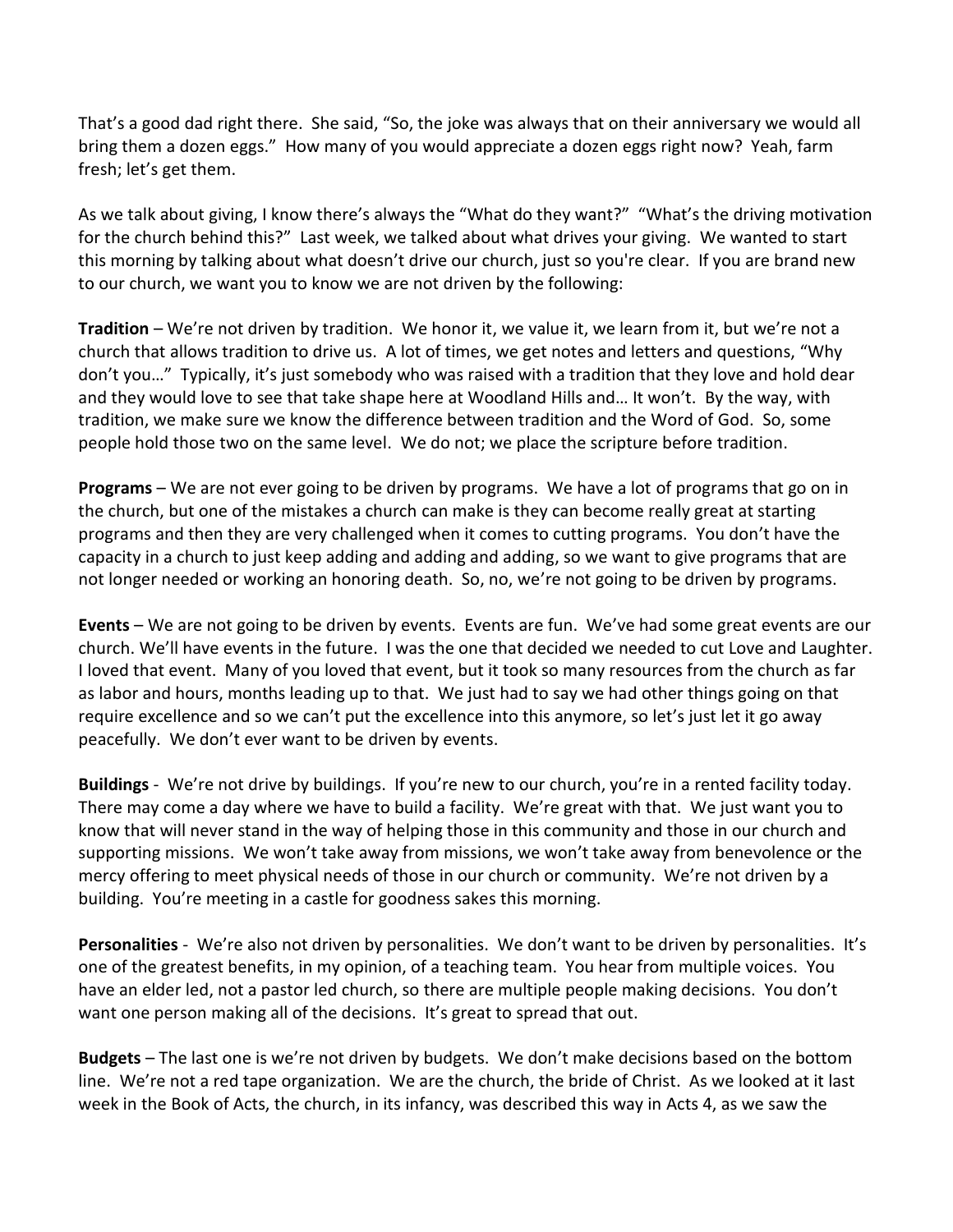purposes of the church being played out from Acts 2 to Acts 4 – the purposes of worship and fellowship and discipleship and evangelism and ministry.

Today, we're talking a lot about the purpose of ministry. What was driving their generosity? What was driving the church's generosity to go and sell property – individuals selling property and bringing it to the apostles' feet and then distributing it to those who had need? It's right here in Acts 4 - *[33](https://www.studylight.org/desk/?q=ac%204:33&t1=en_niv&sr=1) …God's grace was so powerfully at work in them all…* That's what we want to be driving the church. Believers that know… We confess with our mouth that Jesus is Lord and we believe in our heart that he has been raised from the dead and we are saved. Out of that – we looked at 2 Corinthians 9 last week – that indescribable gift. Our generosity flows out of the gospel, but it will never compare to the gift of Jesus and what he did for us. So, when we understand that individually, it gives us hearts to give and to pour out to help others that they would know the gospel.

Then when we come together, it's all working together. We saw this last week and here's just a brief recap. We were hearing the words of Paul. He was in Macedonia, writing to Corinth about an offering he was collecting among all the Gentile churches that was going back to Jerusalem. That offering was going to back to help destitute believers, those who had nothing. But he was also raising the offering from those who were impoverished as well. Here's how he described the Macedonians and their giving in 2 Corinthians 8: *[2](https://www.studylight.org/desk/?q=2co%208:2&t1=en_niv&sr=1) In the midst of a very severe trial, their overflowing joy and their extreme poverty welled up in rich generosity.* Their extreme poverty led them to rich generosity and here's how they gave. *[3](https://www.studylight.org/desk/?q=2co%208:3&t1=en_niv&sr=1) For I testify that they gave as much as they were able…* But they didn't stop there. …*and even beyond their ability.* 

In this series, a lot of things are going to be said that may pit you against me. This isn't between me and you. We want this between you and the Lord. For some, you're doing well. You've set up a pretty good lifestyle, you're making some good money, and when the offering is taken, when a collection is taken, you have this feeling of *ughhh*. And you may view giving as an expense rather than an act of worship. You may view it as something *I should put a dollar to two in*. And if a dollar or two is all you have and you give it, that's to what you were able and beyond, and we say praise the Lord for that. But if it's just something you can give just to say you did it, we don't want giving that is reluctant. We want giving that is full of joy and gratefulness and understanding God's work in my life, God's work in your life that just wells up in us this big idea of we have to give to help others.

We're going to look at your source of income today, and it has a complicated relationship with generosity because we think *the more money I make, the better off I'll be*. And we looked at that answer last week. Not true! *The more money I make, the more generous I'll become*. Wrong! We used professional athletes as an example. We are inspired by their generosity when they sign their contracts to make millions of dollars and buy mom a house. We all say, "How fantastic is that? When I make a million dollars, I'm buying my mom a house." And we said, "No you won't. And the reason you won't is because you won't buy your mom lunch right now." You see, generosity starts with whatever you have; it's starts with whatever you make. And the idea of "I'll do better, I'll be more generous when I get to that point" has lulled you into a sleep to where you're no longer generous or you've never become generous.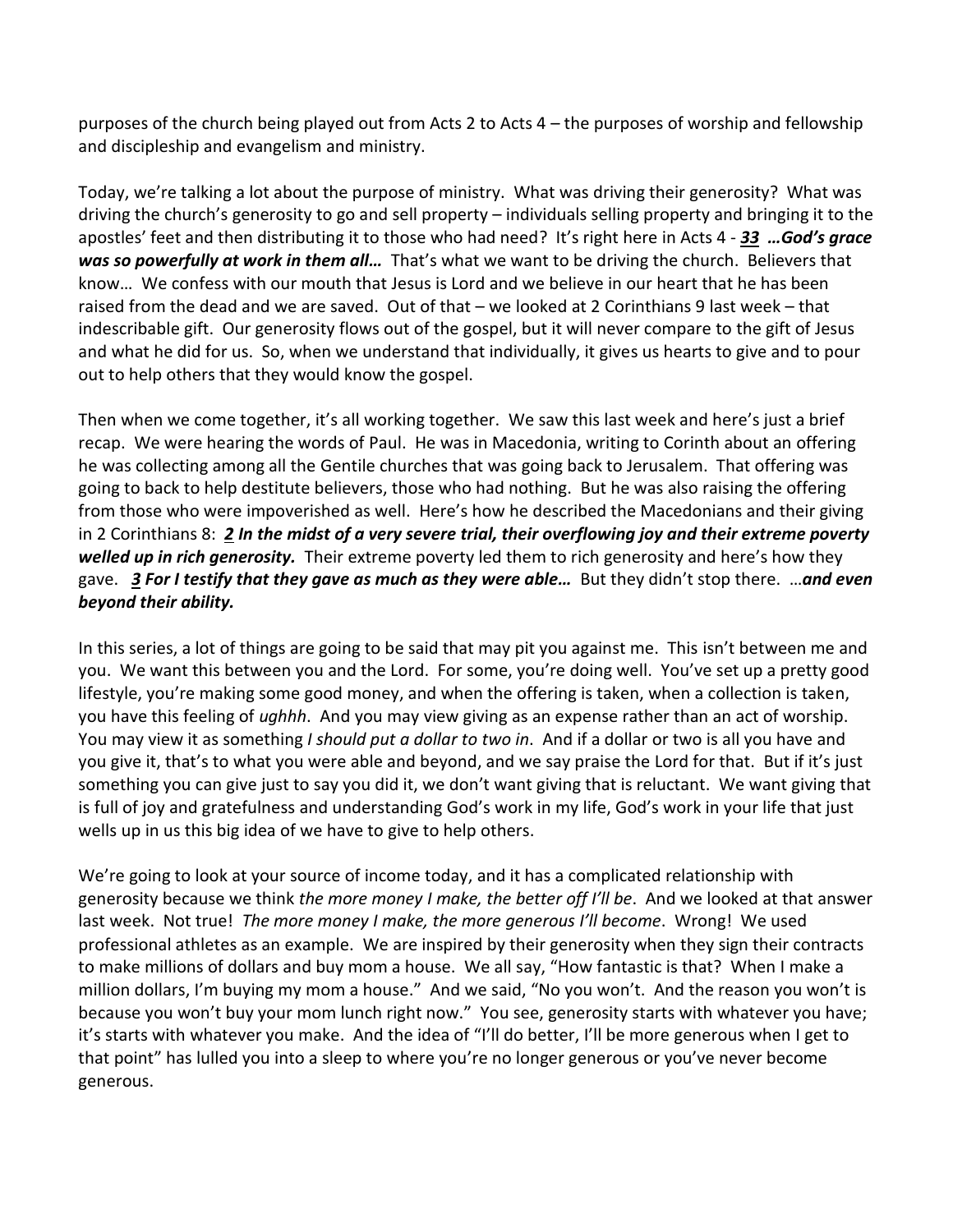As we talk about this driver today, we want to put it into the context of our lifestyle. Let's start with a basic understanding of work. This is like Work Theology 101 – Why it's important that we develop a strong worth ethic. This goes across all generations. It's doesn't matter your age; it doesn't matter your job or your income level. Here's why we work:

**1. We work for food**. *The appetite of laborers works for them; their hunger drives them on.* Proverbs 16:26 When you get hungry the answer to that is not "Hey, come on; give me something." The answer to that is "What do I need to do to provide food. I have to eat, so I better get to work."

I heard a story a few years ago from our community. Amy has told me I have to give stories time because people figure out who you're talking about. So, this was years ago, so I don't think anybody is going to figure this out.

Two single guys in our community, about their mid-20s, working part-time jobs, were on Facebook, going back and forth trying to figure out how they were going to pay the rent. The one guy said, "I don't have enough money to cover rent this month." He was telling his buddy that.

His buddy goes, "Oh, I hate to hear that."

The first guy said, "Well, I'm thinking about starting a GoFundMe page to see if I can get some people to help me with my rent."

His friend responded to him with this: "You should call Woodland Hills. They help people like us."

Let's work through this this morning. I'm going to be working through some things as I teach this. We as a church body didn't have to respond to that because a church member responded to that with probably the best response I've ever heard to two young men who are able bodied and could be working 60 – 80 hours a week, choosing to work part time, not having enough money for rent.

When the suggestion was made to call Woodland Hills for help, the church member put in the comment section this simple comment: "Nope"

Words are few and praise the Lord for that church member. I thought that was brilliant. I can't think of a better answer – nope; go to work. We've been teaching our kids that. "Kids, where do you go when you want money?" "You do to work." You don't go to Mom or Dad and you don't go to GoFundMe. Let me help you with that. This is GoFundMe from 1978:



We will help you get a lawnmower as our parents got for us. Get mowing. Get after it. Get busy and get excited about work because you're not just providing food for yourself.

Kids these days amirite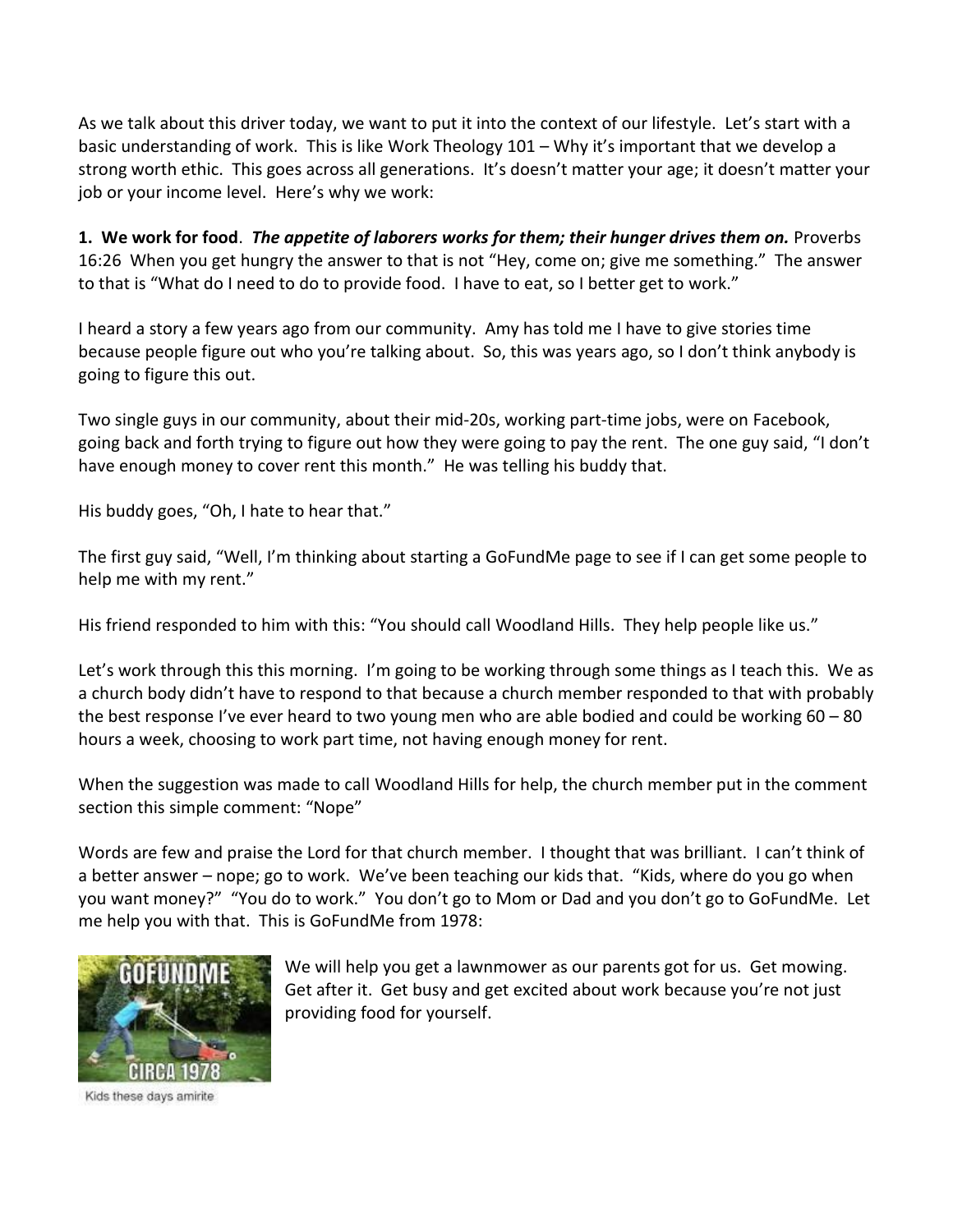**2. We work for our family**. You've got to start thinking about providing for someone other than you and more than you. I know you post all your pictures at the pub every other night. I know how expensive drinks are at the pubs. And you're spending all your money on you. *At some point, you've got to start thinking about working to provide for someone besides you. Anyone who does not provide for their relatives, and especially for their own household, has denied the faith and is worse than an unbeliever.* 1 Timothy 5:8

This is important. There is no greater feeling in the world than to work and bring the check home and sign it. I know we don't sign checks anymore. I wish we did because you sign it and hand it to your wife and all the women said… Amen. Yeah, that's a good time. That's fun.

I worked with a young man a few years back. He was getting married. I sat down at lunch with him and he just had this look on his face. I asked him what was going on. He said, "I found out this week what my fiancée's student loan payment is."

I just came to life. I asked what it was. Now, I'm not dealing with the student loan stuff; I'm not talking that politics today.

He said, "It's \$1,100.00 a month." Well if you vote for the right person, we're just going to forgive all that debt. See, I can't help it. I can't help it. I can't help it. Stop it. I don't do this stuff at 10:00. I do this at 8:30 and 11:30.

I got all excited for him. I said, "Man, you've got this!"

He goes, "I do?"

I go, "Yeah, you do. Let me tell you… you've got a job." He had just graduated. I go, "You've got a good job, right?"

He goes, "Yeah, but I can't cover the \$1,100.00."

I go, "But here's the cool thing. With your age and with your strength, let your fulltime job pay all your bills: your rent, utilities, car expenses. Then you're going to get a part-time job or what we would call a side hustle." I love that term: side hustle. Something legal. I said, "Find a side hustle that you can make \$1,100.00 a month… for the next ten years." I looked him right in the eyes and said, "You've got this. And the joy you're going to have in providing for someone other than yourself." It's doesn't just stop there. You have to keep working. Why do I have to keep working?

**3. We work for the future**. A time is coming where you're probably going to need to dip into an account, we call it retirement in a lot of ways, but you're going to need to find some cash to provide for yourself when you're maybe not able to carry the hours. You can carry a lot of hours in your 20s that you probably won't be able to carry in your 70s and 80s. You have more strength now. *In the house of the wise…* be wise with your money. *…are stores of choice food and oil, but a foolish man…* spends all he makes *…devours all he has.* Proverbs 21:20. Put some away for when you can't work.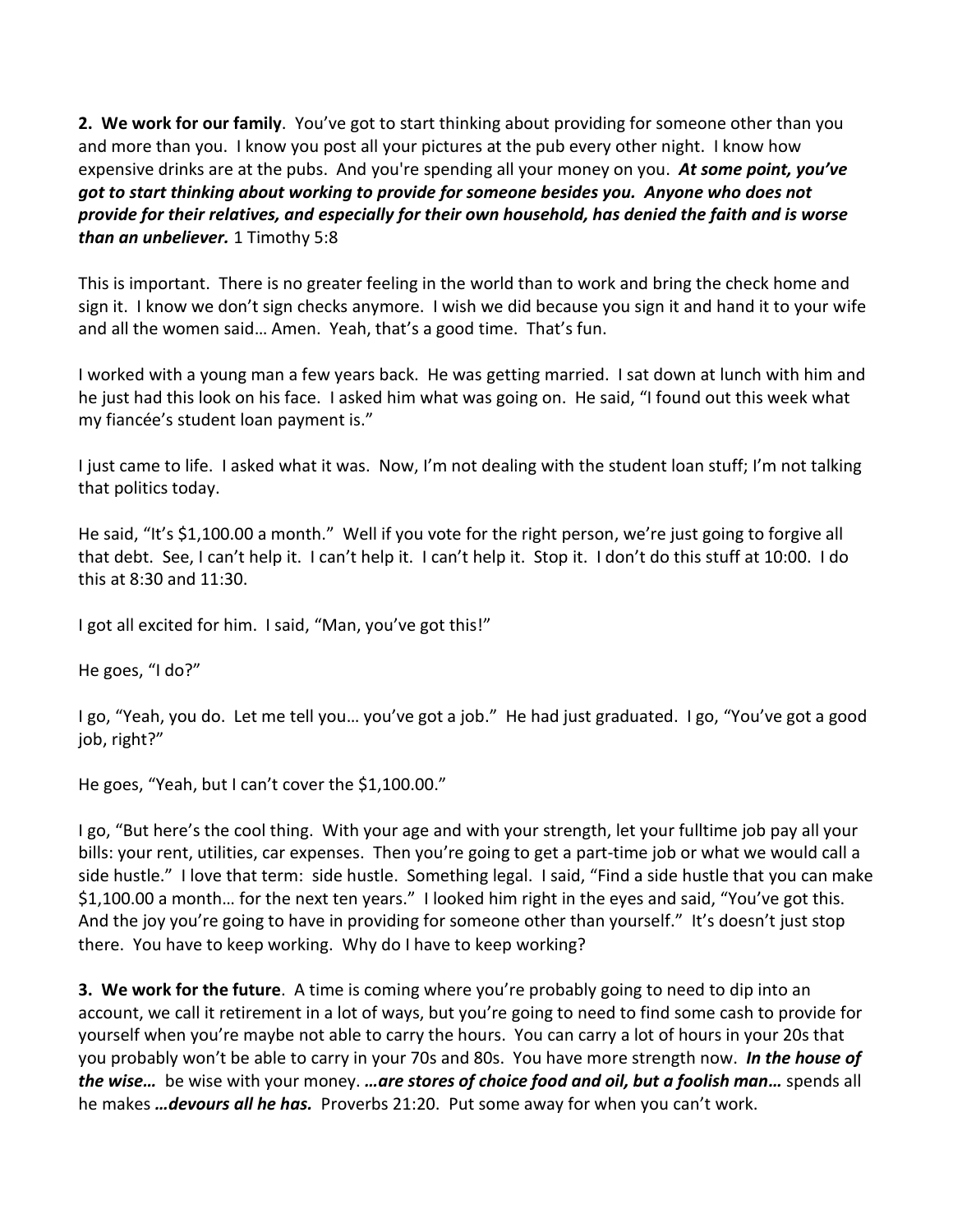**4. We work for the Lord**. *Whatever you do, work for at it with all your heart…* Give it 110% *…as working for the Lord, not for human masters.* Colossians 3: 23 I've got a 14-year-old and a 16-year-old. Both of them have jobs in Branson. I've told them, "When I drop you off at a job and when I pick you up, this is the only expression you're going to see on my face (joy)." And when my daughter was babysitting years ago… She works at an ice cream shop now. But when she worked babysitting entertainers' kids, it would be late. I said, "I don't care what time it is. When I'm picking you up from a job…" She would get in the car at 11:00 or 11:30 and I would be celebrating.

And my son, who's 14, started working 30 hours a week this summer. I was excited. You could even ask him. "Carson, you got a job?" His first response would be, "Yeah, and you've never seen my dad more happy." Do you know why? It changed something in him. I told him at the beginning of summer, "You're not sitting around all summer. I know you have camp and stuff to do, but you're going to work." I love dropping him off at his place of employment and watch him tuck his shirt into his kakis, making sure his belt is good, and off he goes in. Man, I couldn't be more excited. "Carson, give it everything. Your ultimate boss is the Lord." One hundred percent, great attitude, give it everything you've got.

**5. We work for generosity**. I know this s going to overwhelm some of you who haven't had a job that provides for anyone outside of yourself. Provide for yourself, provide for your family, think about your future, you're working for the Lord, and now we're going to talk about this. Are you setting up your lifestyle with the income that you have so that you can also help others outside of your family?

Paul says this in Ephesians. *[28](https://www.studylight.org/desk/?q=eph%204:28&t1=en_niv&sr=1) Anyone who has been stealing must steal no longer, but must work, doing something useful with their own hands, that they may have something to share with those in need.* I'm going to go where angels dare to trod here for just a second. I wasn't going to do this. This isn't meant for a cheer; this isn't meant for a political point. But I'm going to ask that some of you who are receiving government checks… I'm not talking about Social Security; I'm talking about Welfare or Disability.

Maybe during this series, you consider… Start with prayer. Pray. I know a lot of folks in our town think of the \$763.00 check they get each month. They're offered another job and they do the math and they go, "Why would I get up ever day and go to work for \$4.00 or \$5.00 an hour?" I know you're going to lose these other programs that are available. Here's what I want to encourage you to do because it's just a start.

We know this: it's takes three things for a person to change: knowledge, skill, and willpower. Ministries, non-profits all over our community have so many programs and workshops and classes to teach people knowledge and skill, but do you know what we can't give? It's willpower.

A gentleman in our community came to me earlier in the year and he said, "I want to start with just ten jobs. I want to offer ten jobs. Ask people in your church who can use them. Ten jobs that pay \$12.00 an hour, full medical coverage for the entire family starting day one, and we will help with transportation to and from their home." I was excited. We found two people. Do you know why? It's because we can give knowledge, skills, and guess what? We can give opportunity, but it's the willpower where we all get stuck.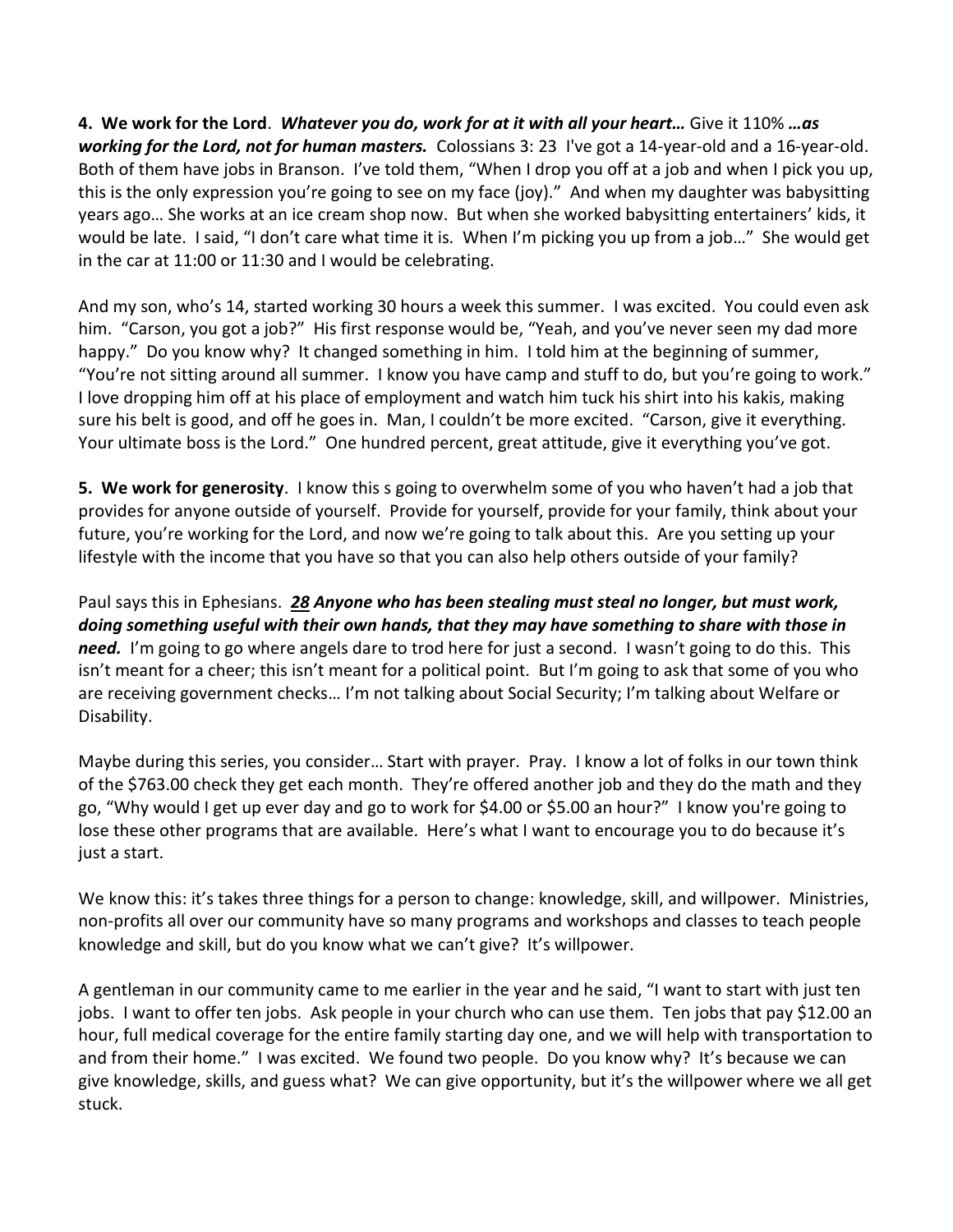For some, I'm going to ask that the Lord convict you. A doctor may say you're disabled, and it got you a check, but it doesn't mean you have to receive it. You can decline it and begin working with your hands, doing something to provide for yourself, your family, and your future.

I'm not saying this for everyone because I know I'm going to hear about it. There are some of you who there truly is no job that you can do or available to you, but there are some of you who have to admit the check you're receiving is because you were looking for it. You were looking for someone who would write you the letter to be able to get that. It's time for you to say, "No more. I'm going to go work and do something with my hands. I'm going to provide for myself and my family." What we're talking about today is a character issue, not a competency issue, what you do, or how you do it. It's working. And this isn't between me and you. It isn't between you and the church. This is between you and the Lord. Seek the Lord on this.

Paul's a great example of this. In Acts 20 – *[33](https://www.studylight.org/desk/?q=ac%2020:33&t1=en_nlt&sr=1) "I have never coveted anyone's silver or gold or fine clothes. [34](https://www.studylight.org/desk/?q=ac%2020:34&t1=en_nlt&sr=1) You know that these hands of mine have worked to supply my own needs and even the needs of those who were with me. [35](https://www.studylight.org/desk/?q=ac%2020:35&t1=en_nlt&sr=1) And I have been a constant example of how you can help those in need by working hard."* Now you're way at the farther end. You're like, "I have to work. I'm not expecting a free ride from anyone." And yeah, you may have aches and pains and jobs that you can't do, but there is a job out there that you can. Through this series, ask the Lord, "What do you have for me to do?" *"You should remember the words of the Lord Jesus: 'It is more blessed to give than to receive.' "*

What is the antidote to selfishness? It's serving. We say that all the time around here. Some of you just need that willpower to say, "It's time for me to get up and get to work. I'm working part-time and have the ability to work full-time. I'm going to get a full-time job. I'm going to get a side hustle on top of the full-time job." This is between you and the Lord. Allow the Holy Spirit to call you by name.

We looked at this last week. **Across all incomes, a healthy relationship with money is driven by what people do with what they have.** Or what they make. We looked at the 5S model last week and we're going to look at it briefly again today but with the numbers from our church. We said there are some people who make six figures a year who feel like they are in need because they've allowed their lifestyle to run ahead of them and now they're paying more in payments than they actually make at over six figures.

There are other people who make \$50,000.00 a year and they say we've got plenty. "I can pay for food for myself, for my family, and I've got enough money to help people outside of my family."

We've shared this as a model for years. This is the formula. We're talking today about earning and about income. You earn – give – save – spend. And this is possible at any income level. You can begin at any income level. And if you're not earning enough and you feel like you can't stretch it out to give, save, and spend, then you look at finding ways to increase the earning.

My dad came along way before I ever heard the name Dave Ramsey. I love Dave Ramsey, but he says stuff and I'm like, "He got that from my dad. He didn't' come up with that. He needs to give attribution to Ron Cunningham." By the way, this not only starts and goes across all incomes, but this starts at any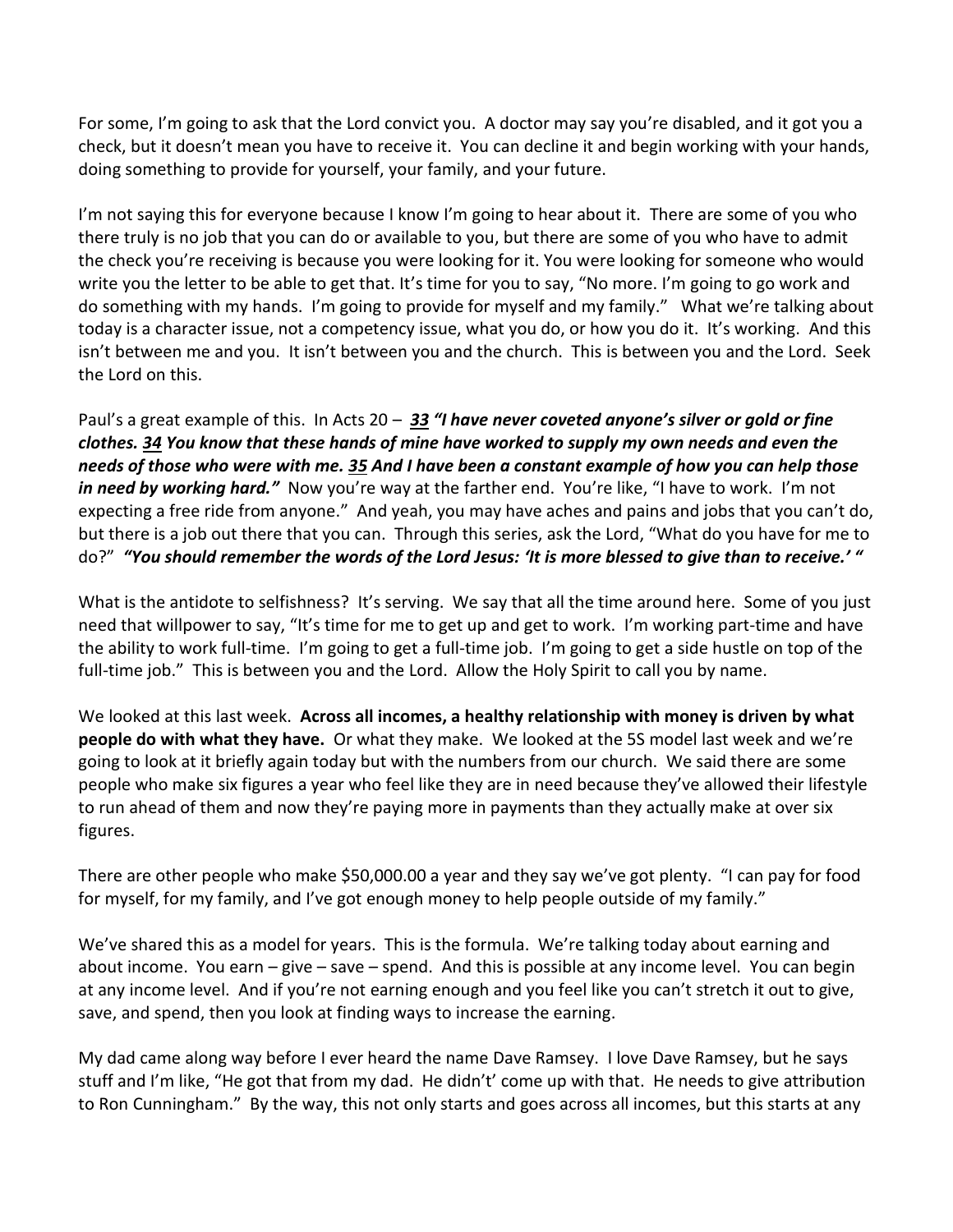age. For me, it probably started around age five or six when I would come home with anything I earned, from mowing a lawn or anything, Dad would sit me down and we did tithe and we did missions. Then we did savings. Then he'd toss me a nickel and say, "Have a ball, buddy." That's how my dad functioned. He got into it. And when expenses would come up, he'd get excited.

My daughter starts driving on Friday. We're picking her up from camp and going straight to the Nixa driving facility so she can get her license and start driving. When I told her how much her insurance was, she was like, "You're kidding me!" With a smile, I'm like, "Yeah, it is." How many parents know what I'm talking about? The joy you feel when you're explaining expenses.

This is important. A young person who is 14… And by the way, the minimum wage? People say it's not a living wage. Well, duh. It doesn't need to be. My son doesn't need a living wage. I pay all of his living expenses. I'm grateful he has an income at slightly over minimum wage, but even at this age, I'm telling him he better start saving up for a car. Whatever they bring home, our kids give and they better start saving for a car. Corynn has money in the bank account, but I told her if the air conditioner goes out, it could be \$900.00. She goes, "\$900.00!" With joy I said, "Yeah, it could be \$900.00."

There was a mom that filmed this earlier this week. I think it's fantastic. Maybe some of you saw the kid crying over taxes in Monopoly. I absolutely love this clip. One of the greatest life lessons this kid will ever learn.

## [Video plays]

And at that very moment, he became a republican right there. I can tell you he won't be voting for Bernie Sanders; I can promise you that. Anyway… If you get time today, find that clip because you may not have picked up on it, but I watched that clip twenty times because of the joy that floods my soul. The funniest part in it… It must be his little brothers in the background that you hear talking. While this kid is crying over taxes, his little capitalist brother is going, "I should get my houses organized here. I should get these all set up right here." That's why we play Monopoly, right. We pummel our children into the ground with fake money so that they learn about it when they get older.

Here are the five Ss. We shared this last summer for the very first time and then we asked you. We wanted to know where our congregation is with the 5S model that Thrivent Financial puts out. Five hundred and ten folks/families gave their feedback. Let's walk through this with the earn – give – save – spend model.

There are those in here who say, "I'm **surviving**. I require financial assistance to get by." Their flow of this would be they spend money before they make it. So, it may be credit cared debt. We're going to talk about that in the last part of this series, *Contentment*. They are spending and then they are going out to earn what they've already spent. About 6% of you said that would be you.

Then there are those who are **struggling**. They say, "I barely keep up with day to day expenses, but for the most part, I am able to meet all of my family's needs." But still the model kind of looks like this. "I earn then I spend, but I haven't really put into the mix giving or saving." By the way, I want to make this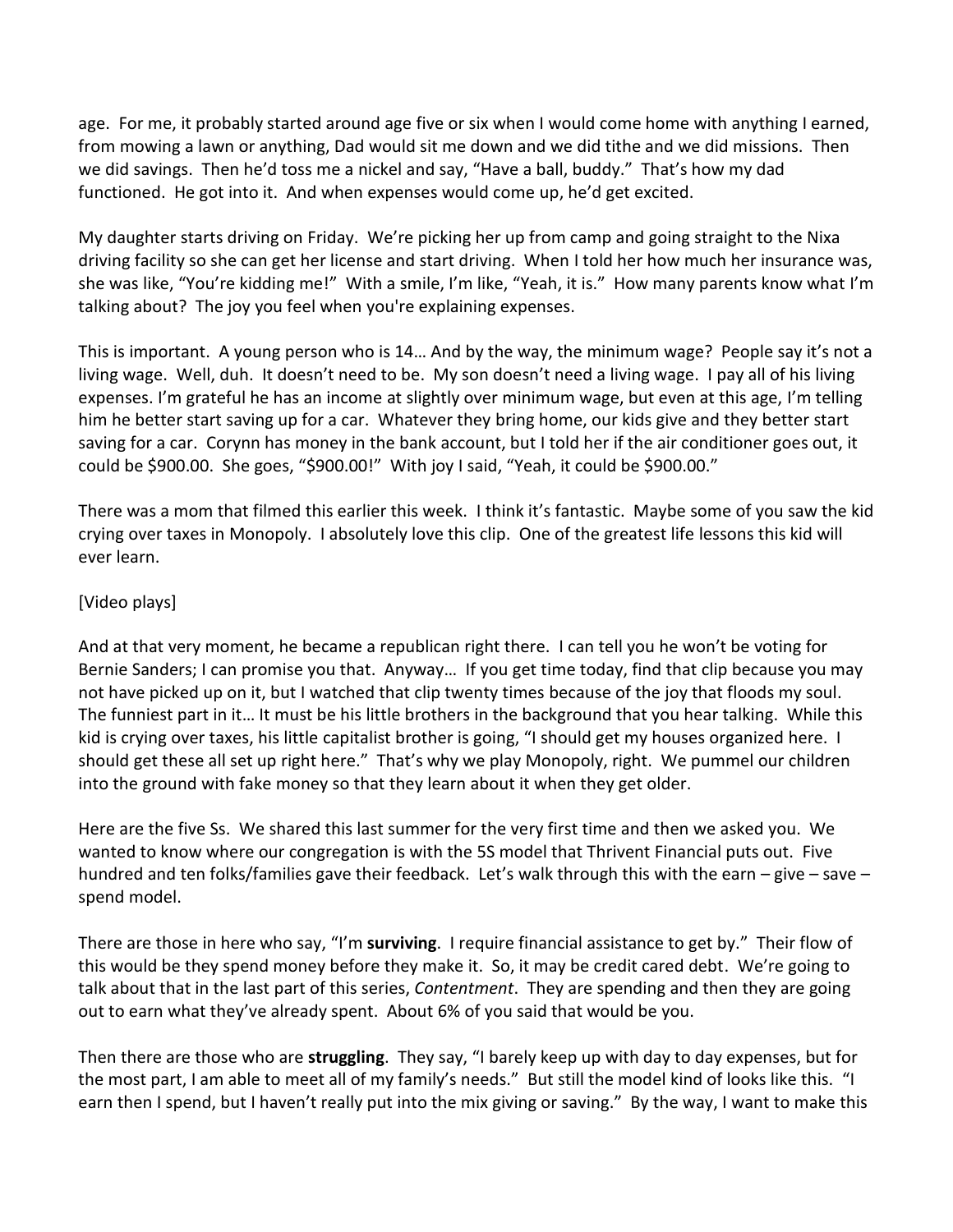clear again. Again, your income does not drive generosity; it's your mindset or your heart. And there are people who make over six figures a year that would be in the struggling category. I know some are confused about how that works. It's a lifestyle issue. Almost 9% would say they are struggling.

There are those who would say they're **stable**. "I make ends meet. Some months, I may have a little left over, but other months, not, but it all washes out in the end. So, they earn, then they spend, and then whatever is left they may give some, may save some. I just want everybody to understand. I know Dave Ramsey says this, but at some point, you're 18 years old air conditioner will go out. How many of us are always shocked by the people who are like, "I can't believe it went out." Well, it's gonna. And it will cost money. Surprise expenses can still get the person who considers themselves stable. About 30% of our congregation would say they are stable. Again, just thinking through your money mindset and your heart with this and generosity, having something to give.

There are those who would say they are **secure**. "I cover my expenses and I always have something left over." But, again, with this there can still be the earn and the give, we prioritize giving, but with the left over, we kind of decide then maybe what we do with it. Some of you may or may not fall into that thinking. Those who say they are secure are the largest number in our church at almost 40%.

There are those who would say they are at **surplus**. "I have more than I need for myself and my family and plenty to give." We believe these are those who say earn and give; they save and have something for the future and then they spend. And by the way, I'll say it again. Just as though there are some who are struggling or surviving that make six figures, there are folks in here that make \$50,000.00 a year who would say we have surplus.

It's your way of thinking with it. And bottom line is this: **A higher income will not make you a generous person**. It's changing how you deal with money and what you do with it to become a generous person.

I just want to share this with the young people in here. Decide right now what you're going to do with money before you actually start making it. Mom and Dad, teach your kids. I love it. My kids… You know their bank accounts fall under mine on my app and every other Friday, when their deposit hits, it's a time of rejoicing in our family. I want my kids to grasp that when you're at work, don't be thinking about what you can buy. As you're earning, let giving be the priority and not reluctantly, but with joy, with gratefulness. "Now I have something to give." And the joy that's in a person when they earn their own money and it's not just handed to them by Mom and Dad and they are able to give… Decide now, before you take your job out of college, how you're going to deal with money. I think we fall into this money mindset of *the more we make, the better we can live*. But what if we do it just the opposite? What if the more we make, the more we can give. What if that becomes the mindset.

**We can't afford a lifestyle that prevents us from helping others**. This is the bottom line. We have to get it in order across all income levels. We want to help. This church has a desire to help. I said it last week and I'll say it again. Your generosity has gone so far and today, I want to do the same thing. As you leave here today, there are the mercy boxes in the back. We do it at the first of every month when we take the Lord's Supper. It's your opportunity to give generously to help meet the physical needs of those here in our church family.